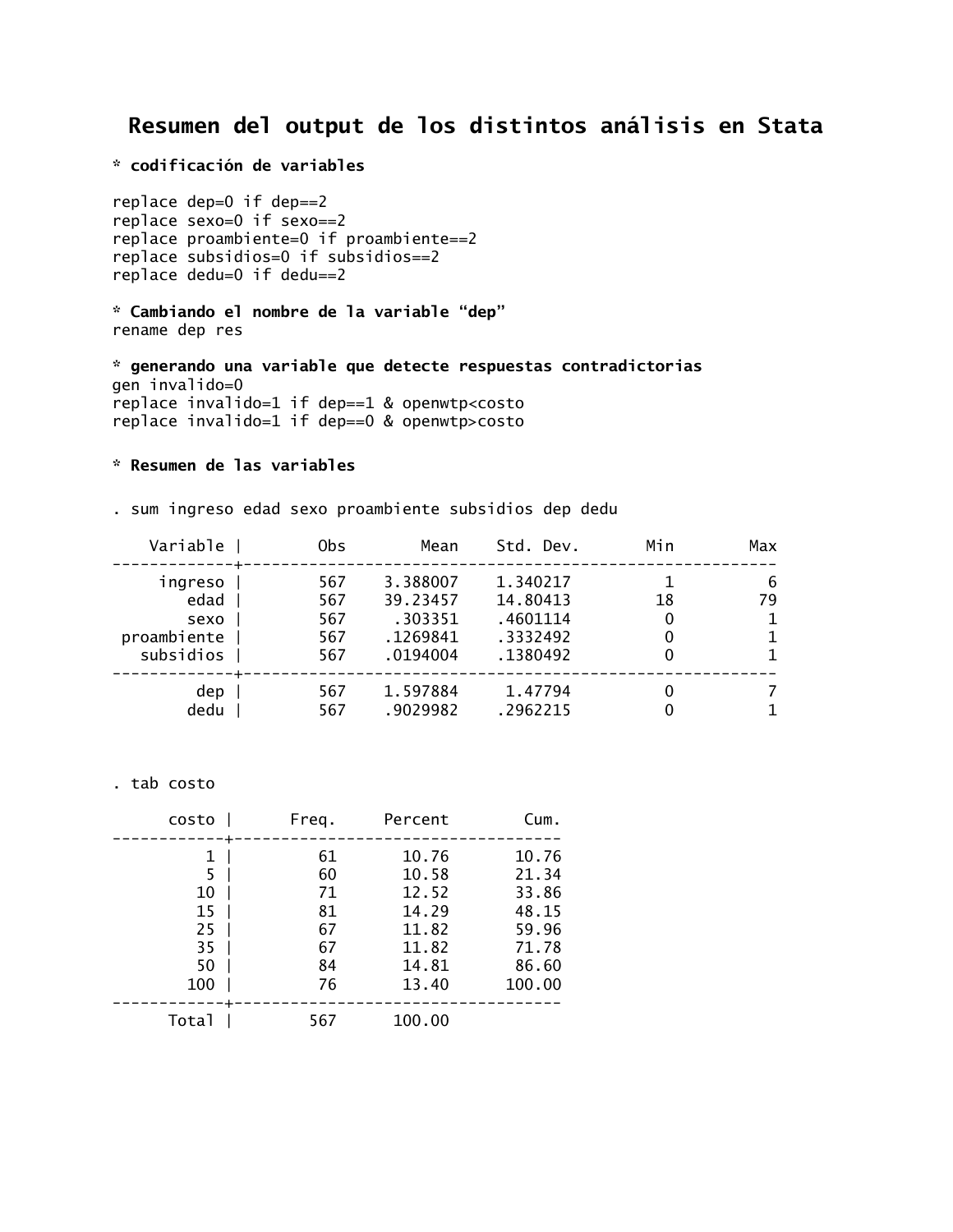. tab res

| Cum.            | Percent        | Freg.      | $res$   |
|-----------------|----------------|------------|---------|
| 48.32<br>100.00 | 48.32<br>51.68 | 274<br>293 | 0<br>1. |
|                 | 100.00         | 567        | Total   |

. tab costo res

| costo                                       |                                             | res<br>1                                     | Total                                             |
|---------------------------------------------|---------------------------------------------|----------------------------------------------|---------------------------------------------------|
| 1<br>5<br>10<br>15<br>25<br>35<br>50<br>100 | 6<br>17<br>25<br>35<br>34<br>40<br>59<br>58 | 55<br>43<br>46<br>46<br>33<br>27<br>25<br>18 | ٠<br>61<br>60<br>71<br>81<br>67<br>67<br>84<br>76 |
| Total                                       | 274                                         | 293                                          | 567                                               |

## **\*correlación y multicolinealidad**

. corr ingreso edad sexo proambiente subsidios dep dedu (obs=567)

|             | ingreso   | edad      |           | sexo proamb~e subsid~s |           | dep       | dedu   |
|-------------|-----------|-----------|-----------|------------------------|-----------|-----------|--------|
| ingreso     | 1,0000    |           |           |                        |           |           |        |
| edad        | 0.3901    | 1.0000    |           |                        |           |           |        |
| sexo        | 0.0609    | 0.0401    | 1.0000    |                        |           |           |        |
| proambiente | 0.0675    | 0.1823    | 0.0249    | 1.0000                 |           |           |        |
| subsidios   | $-0.1172$ | $-0.0792$ | $-0.0372$ | $-0.0152$              | 1.0000    |           |        |
| dep         | 0.1164    | 0.3088    | 0.0342    | 0.1792                 | $-0.0137$ | 1.0000    |        |
| dedu        | 0.1617    | 0.1200    | $-0.0948$ | 0.0176                 | $-0.1267$ | $-0.0166$ | 1.0000 |
|             |           |           |           |                        |           |           |        |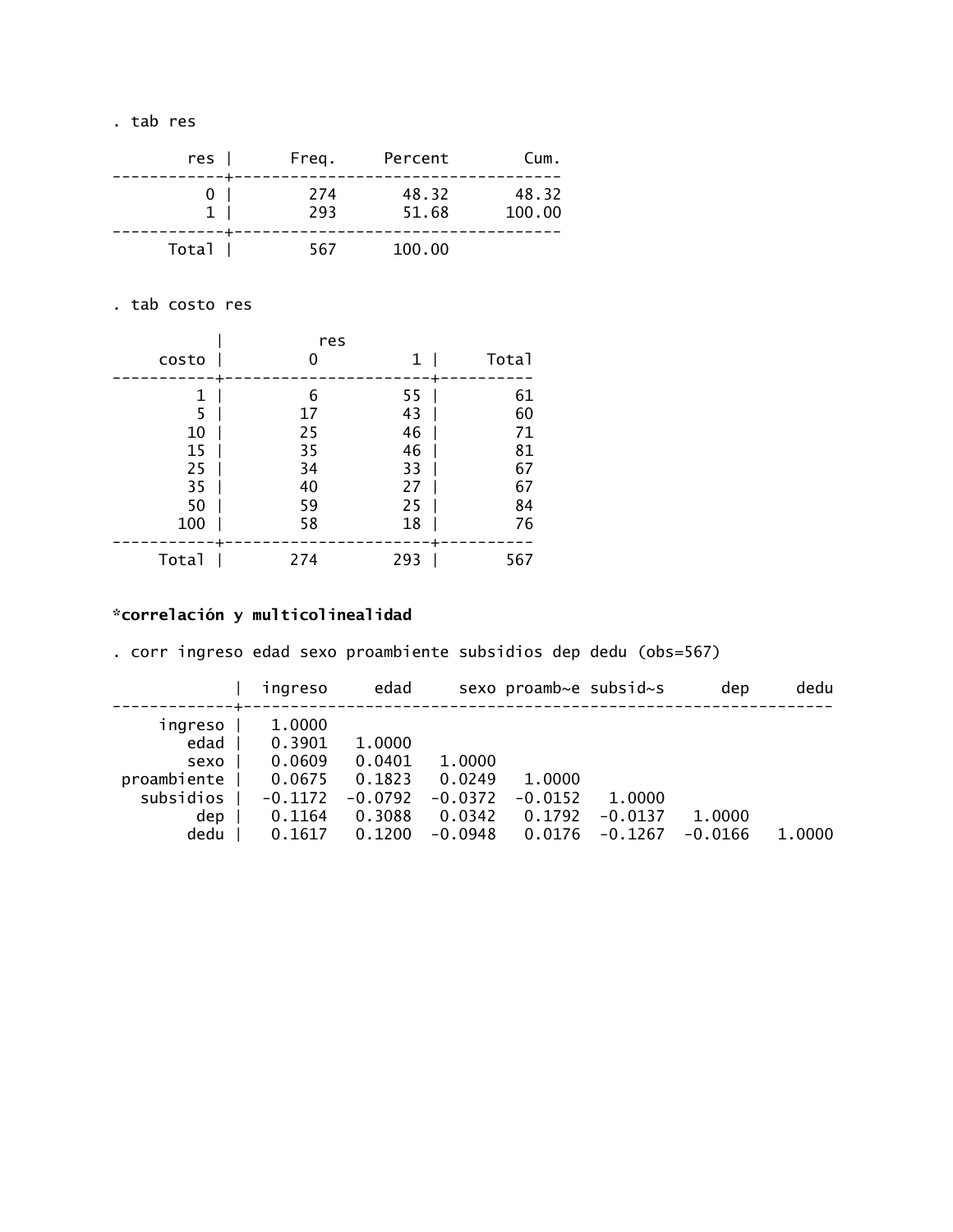. reg res costo ingreso dedu sexo proambiente subsidios dep edad

| Source                                                                                  | SS                                                                                                                            | df                                                                                                       | МS                                                                                        | Number of obs                                                                                                                                                                          | $=$                                    | 567                                                                                                        |
|-----------------------------------------------------------------------------------------|-------------------------------------------------------------------------------------------------------------------------------|----------------------------------------------------------------------------------------------------------|-------------------------------------------------------------------------------------------|----------------------------------------------------------------------------------------------------------------------------------------------------------------------------------------|----------------------------------------|------------------------------------------------------------------------------------------------------------|
| Mode <sub>1</sub><br>Residual                                                           | 23.6690108<br>117.921818                                                                                                      | 8<br>558                                                                                                 | 2.95862635<br>.211329423                                                                  | F(8, 558)<br>Prob > F<br>R-squared<br>Adj R-squared                                                                                                                                    | $=$<br>$\qquad \qquad =$<br>$=$<br>$=$ | 14.00<br>0.0000<br>0.1672<br>0.1552                                                                        |
| Total                                                                                   | 141.590829                                                                                                                    | 566                                                                                                      | .250160475                                                                                | Root MSE                                                                                                                                                                               | $=$                                    | .45971                                                                                                     |
| res                                                                                     | Coef.                                                                                                                         | Std. Err.                                                                                                | t                                                                                         | $P> \tau $                                                                                                                                                                             |                                        | [95% Conf. Interval]                                                                                       |
| costo<br>ingreso<br>dedu<br>sexo<br>proambiente<br>subsidios<br>dep<br>edad<br>$\_cons$ | $-.0057744$<br>.0430359<br>$-.0889555$<br>$-.0142869$<br>$-.1133286$<br>$-.2559271$<br>$-.0191443$<br>$-.0043427$<br>.8603322 | .0006302<br>.0158754<br>.0673253<br>.0423805<br>.0596111<br>.1419963<br>.0138912<br>.0015004<br>.0886191 | $-9.16$<br>2.71<br>$-1.32$<br>$-0.34$<br>$-1.90$<br>$-1.80$<br>$-1.38$<br>$-2.89$<br>9.71 | $-.0070122$<br>0.000<br>0.007<br>0.187<br>$-.2211974$<br>$-.0975317$<br>0.736<br>$-.2304183$<br>0.058<br>$-.5348396$<br>0.072<br>$-.0464299$<br>0.169<br>0.004<br>$-.0072897$<br>0.000 | .0118531<br>.6862643                   | $-.0045366$<br>.0742188<br>.0432865<br>.0689579<br>.003761<br>.0229855<br>.0081412<br>$-0013956$<br>1.0344 |

#### . vif (note que se obtienen los mismos resultados si se utiliza "openwtp" como variable dependiente, ¿por qué?)

| Variable     | VTF  | 1/VIF    |
|--------------|------|----------|
|              |      |          |
| edad         | 1.32 | 0.756809 |
| ingreso      | 1.21 | 0.824790 |
| dependientes | 1.13 | 0.885824 |
| dedu         | 1.07 | 0.938759 |
| proambiente  | 1.06 | 0.946130 |
| subsidios    | 1.03 | 0.971677 |
| costo        | 1.02 | 0.980613 |
| sexo         | 1.02 | 0.981942 |
|              |      |          |
| Mean VIF     | 1 11 |          |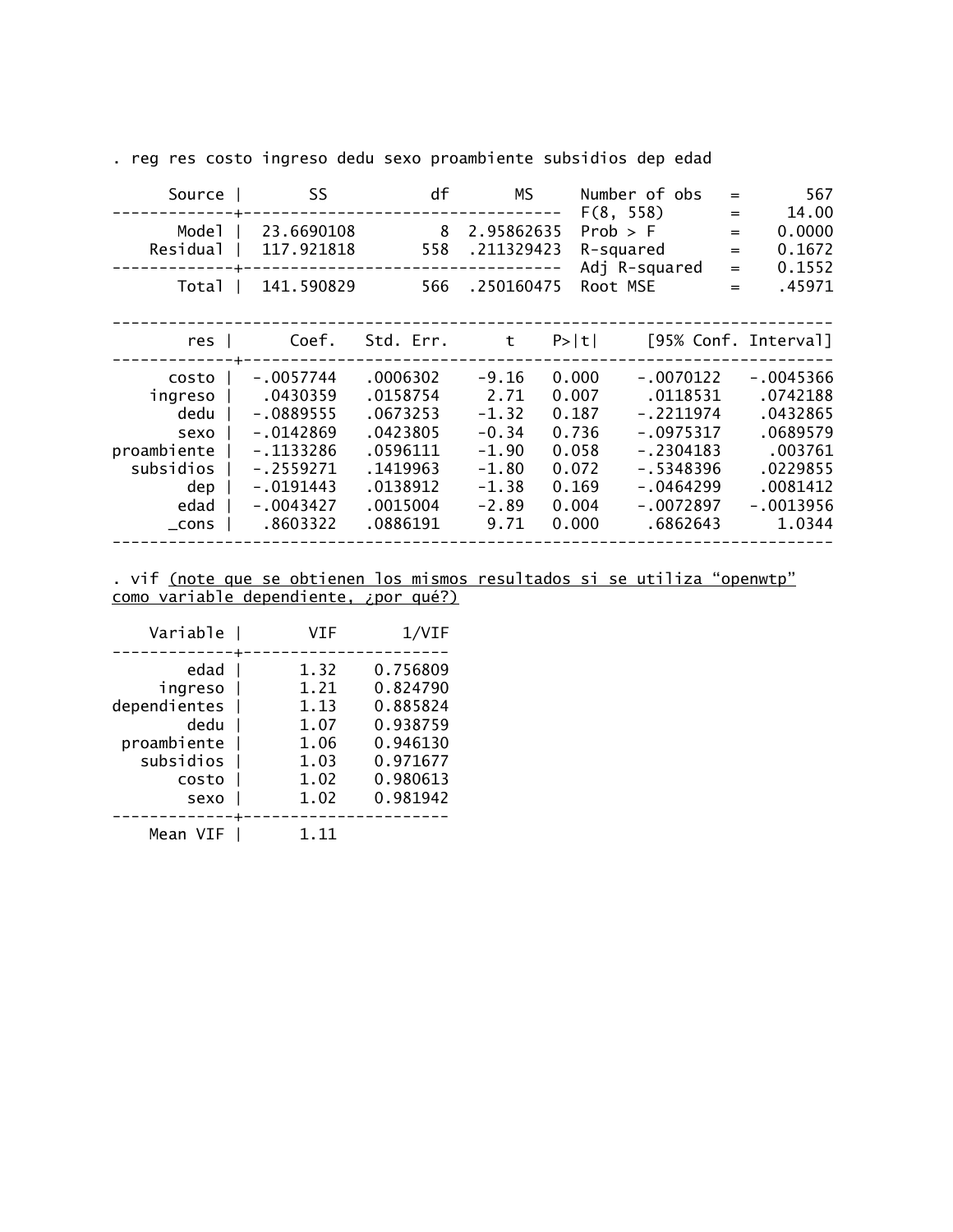**\* Estimación de regresiones logit y análisis de los resultados**

. logit res costo ingreso dedu sexo proambiente subsidios res edad

| Iteration 0:<br>Iteration 1:<br>Iteration 2:<br>Iteration 3:<br>Iteration 4:                                   |                                                                                                                             | log likelihood = -392.69605<br>$log$ likelihood = $-341.12225$<br>$log$ likelihood = $-340.87355$<br>$log$ likelihood = $-340.87314$<br>$log$ likelihood = $-340.87314$ |                                                                                       |                                                                               |                                                                                                                  |                                                                                                              |
|----------------------------------------------------------------------------------------------------------------|-----------------------------------------------------------------------------------------------------------------------------|-------------------------------------------------------------------------------------------------------------------------------------------------------------------------|---------------------------------------------------------------------------------------|-------------------------------------------------------------------------------|------------------------------------------------------------------------------------------------------------------|--------------------------------------------------------------------------------------------------------------|
| Logistic regression<br>Log likelihood = $-340.87314$                                                           |                                                                                                                             |                                                                                                                                                                         |                                                                                       | Pseudo R2                                                                     | Number of $obs$ =<br>LR $chi2(8)$ =<br>$Prob > chi2$ =<br>$=$                                                    | 567<br>103.65<br>0.0000<br>0.1320                                                                            |
|                                                                                                                |                                                                                                                             |                                                                                                                                                                         |                                                                                       |                                                                               | res   Coef. Std. Err. z P> z  [95% Conf. Interval]                                                               |                                                                                                              |
| costo <sub>l</sub><br>ingreso  <br>dedu  <br>sexo  <br>proambiente  <br>subsidios  <br>dep<br>edad<br>$\_cons$ | -.0281246<br>.2035736<br>$-.4501021$<br>$-.0675133$<br>$-.5543476$<br>$-1.205903$<br>$-.0916945$<br>$-.0203539$<br>1.706137 | .0035803<br>.0774579<br>.3292842<br>.2027081<br>.2882283<br>.724913<br>.0668581<br>.0072388<br>.4366423                                                                 | -7.86<br>2.63<br>$-1.37$<br>$-0.33$<br>$-1.92$<br>$-1.66$<br>$-1.37$<br>-2.81<br>3.91 | 0.000<br>0.009<br>0.172<br>0.739<br>0.054<br>0.096<br>0.170<br>0.005<br>0.000 | -.0351419<br>.0517589<br>-1.095487<br>$-.4648139$<br>-1.119265<br>-2.626707<br>-.222734<br>-.0345416<br>.8503342 | $-.0211073$<br>.3553883<br>.1952831<br>.3297874<br>.0105696<br>.2148998<br>.039345<br>$-.0061661$<br>2.56194 |

. fitstat

Measures of Fit for logit of res

| Log-Lik Intercept Only:    | $-392.696$  | Log-Lik Full Model: | $-340.873$ |
|----------------------------|-------------|---------------------|------------|
| $D(558)$ :                 | 681.746     | $LR(8)$ :           | 103.646    |
|                            |             | $Prob > LR$ :       | 0.000      |
| McFadden's R2:             | 0.132       | McFadden's Adj R2:  | 0.109      |
| Maximum Likelihood R2:     | 0.167       | Cragg & Uhler's R2: | 0.223      |
| McKelvey and Zavoina's R2: | 0.230       | Efron's R2:         | 0.174      |
| Variance of y*:            | 4.272       | Variance of error:  | 3.290      |
| Count R2:                  | 0.688       | Adj Count R2:       | 0.354      |
| AIC:                       | 1.234       | AIC*n:              | 699.746    |
| BIC:                       | $-2856.174$ | BIC':               | $-52.923$  |

. estat ic

Akaike's information criterion and Bayesian information criterion

| Model I |                                            | Obs 11(nu11) 11(mode1) df | ATC                                                    | BIC |
|---------|--------------------------------------------|---------------------------|--------------------------------------------------------|-----|
|         | $\mathbf{L}$ . The same state $\mathbf{L}$ |                           |                                                        |     |
|         |                                            |                           | Note: N=Obs used in calculating BIC; see [R] BIC note. |     |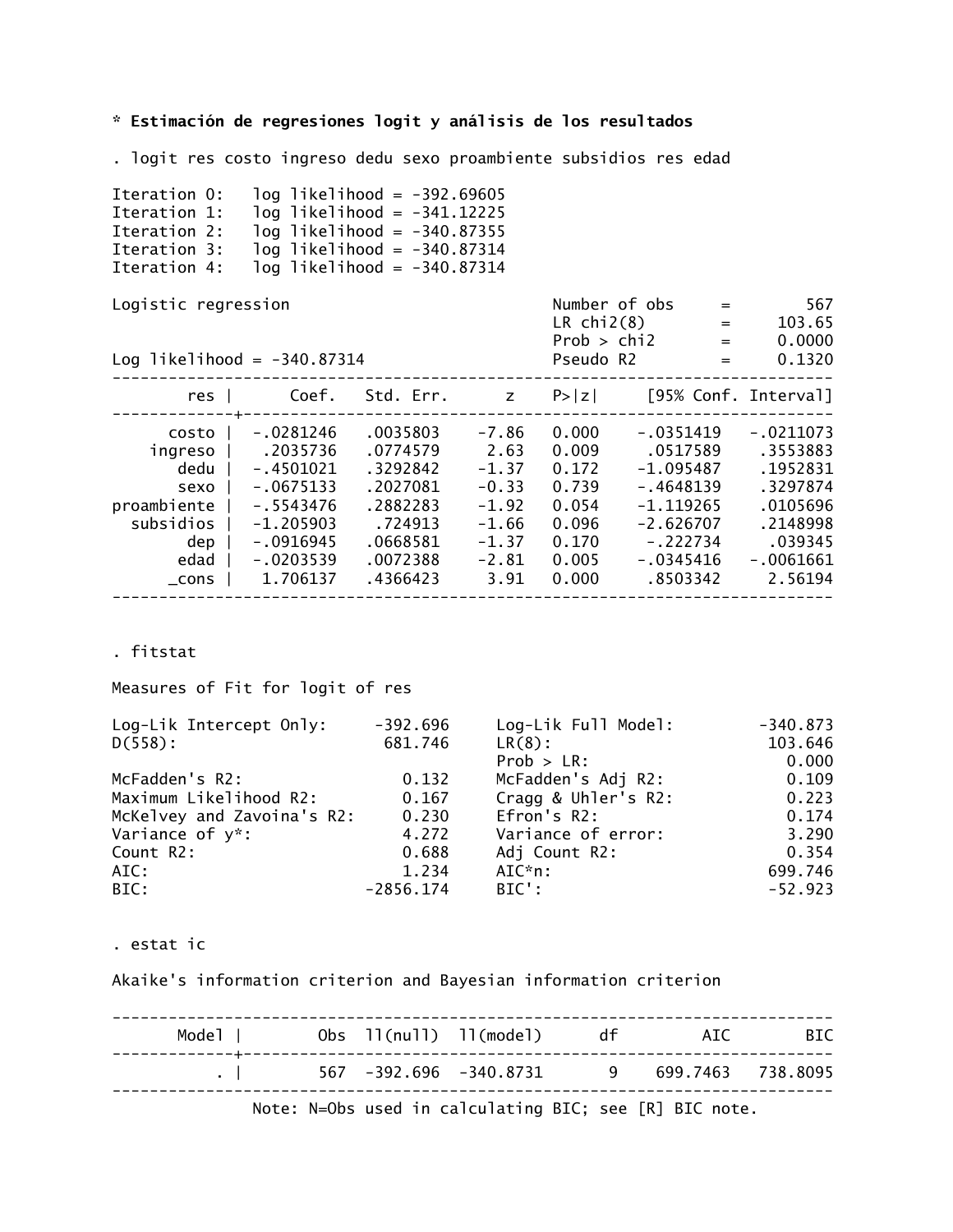. estat class

Logistic model for res

|                                            | -------- True --------                                                                                                                                                                                     |                                              |                               |                                          |                                                         |                                             |
|--------------------------------------------|------------------------------------------------------------------------------------------------------------------------------------------------------------------------------------------------------------|----------------------------------------------|-------------------------------|------------------------------------------|---------------------------------------------------------|---------------------------------------------|
| Classified                                 |                                                                                                                                                                                                            |                                              |                               | Total                                    |                                                         |                                             |
| $+$ $ $                                    | 228 112                                                                                                                                                                                                    |                                              |                               | 340                                      |                                                         |                                             |
|                                            | $-$   65                                                                                                                                                                                                   |                                              | 162   227                     |                                          |                                                         |                                             |
| Total                                      | 293 274   567                                                                                                                                                                                              |                                              |                               |                                          |                                                         |                                             |
|                                            | Classified + if predicted Pr(D) >= $.5$<br>True D defined as res $!= 0$                                                                                                                                    |                                              |                               |                                          |                                                         |                                             |
| Sensitivity                                | $Pr( +   D)$ 77.82%<br>Negative predictive value $Pr(\sim D \mid -)$ 71.37%                                                                                                                                |                                              |                               |                                          |                                                         |                                             |
|                                            | False + rate for true $\sim D$ Pr( +  $\sim$ D) 40.88%<br>False - rate for true D $Pr(- D)$ 22.18%<br>False + rate for classified + $Pr(-D  +)$ 32.94%<br>False - rate for classified - $Pr([D] -)$ 28.63% |                                              |                               |                                          |                                                         |                                             |
| Correctly classified                       | ed<br>---------------------------                                                                                                                                                                          |                                              |                               | 68.78%                                   |                                                         |                                             |
|                                            |                                                                                                                                                                                                            |                                              |                               |                                          |                                                         |                                             |
| . margins, dydx(*)                         |                                                                                                                                                                                                            |                                              |                               |                                          |                                                         |                                             |
| Model VCE : OIM                            | Average marginal effects                                                                                                                                                                                   |                                              |                               |                                          | Number of $obs =$                                       | 567                                         |
|                                            | Expression : Pr(res), predict()<br>dy/dx w.r.t. : costo ingreso dedu sexo proambiente subsidios dep edad                                                                                                   |                                              |                               |                                          |                                                         |                                             |
|                                            |                                                                                                                                                                                                            | Delta-method                                 |                               |                                          |                                                         |                                             |
|                                            |                                                                                                                                                                                                            |                                              |                               |                                          |                                                         |                                             |
| dedu  <br>sexo<br>proambiente<br>subsidios | costo   -.0058341 .0005842 -9.99 0.000 -.0069792 -.004689<br>ingreso   .0422288 .0157132 2.69 0.007 .0114315 .0730261<br>$-.0933681$<br>$-.0140048$<br>$-.1149926$<br>$-.2501498$                          | .0679266<br>.0420354<br>.0590677<br>.1490331 | $-0.33$<br>$-1.95$<br>$-1.68$ | $-1.37$ 0.169<br>0.739<br>0.052<br>0.093 | $-.2265019$<br>$-.0963926$<br>$-.230763$<br>$-.5422493$ | .0397657<br>.068383<br>.0007779<br>.0419498 |
| dep<br>edad                                | $-.0190209$<br>$-.0042222$                                                                                                                                                                                 | .0137871<br>.0014631                         | $-1.38$<br>$-2.89$            | 0.168<br>0.004                           | $-.0460431$<br>$-.0070898$                              | .0080014<br>$-.0013546$                     |
|                                            |                                                                                                                                                                                                            |                                              |                               |                                          |                                                         |                                             |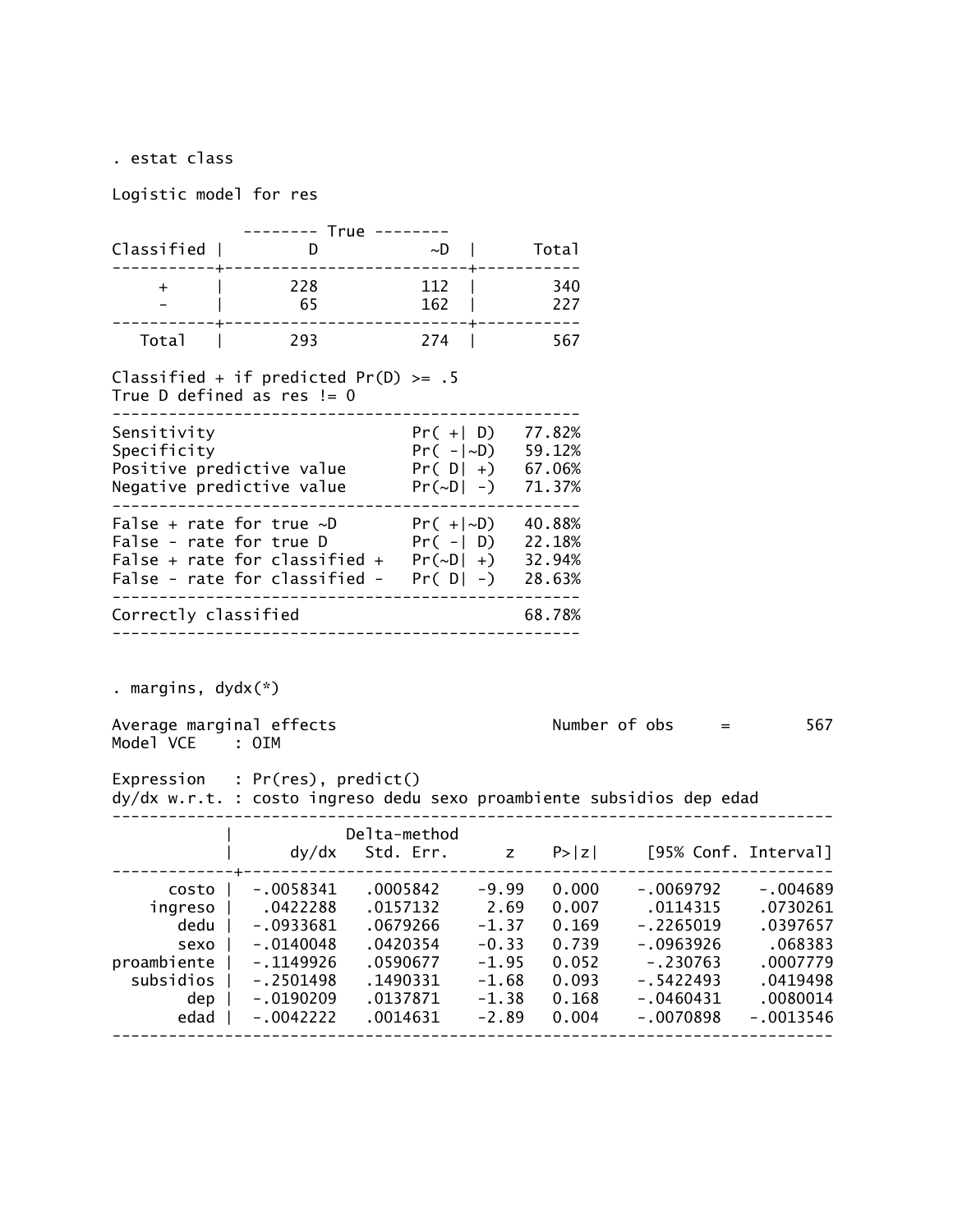. wtpcikr costo ingreso dedu sexo proambiente subsidios dep edad

Krinsky and Robb (95 %) Confidence Interval for WTP measures (Nb of reps: 5000)

| <b>MEASURE</b> | <b>WTP</b> | LB    | UB I  | ASL* I | CI/MEAN |
|----------------|------------|-------|-------|--------|---------|
| MEAN/MEDIAN    | 33.07      | 26.56 | 40.05 | 0.0000 | 0.41    |

\*: Achieved Significance Level for testing H0: WTP<=0 vs. H1: WTP>0 LB: Lower bound; UB: Upper bound

## **\* Estimaciones excluyendo las respuestas contradictorias**

. logit res costo ingreso dedu sexo proambiente subsidios dep edad if invalido==0

| Iteration 0: |  | $log$ likelihood = $-309.5771$  |  |
|--------------|--|---------------------------------|--|
| Iteration 1: |  | $log$ likelihood = -228.23471   |  |
| Iteration 2: |  | $log$ likelihood = -221.44281   |  |
| Iteration 3: |  | $log$ likelihood = $-221.32378$ |  |
| Iteration 4: |  | $log$ likelihood = $-221.32375$ |  |
| Iteration 5: |  | $log$ likelihood = $-221.32375$ |  |

Logistic regression and the Number of obs = 454

| Log likelihood = $-221.32375$                                                           |                                                                                                                              | LR $chi2(8)$<br>Prob > chi2<br>Pseudo R2                                                               | $=$<br>$=$<br>$=$                                                                         | 176.51<br>0.0000<br>0.2851                                                    |                                                                                                                               |                                                                                                              |
|-----------------------------------------------------------------------------------------|------------------------------------------------------------------------------------------------------------------------------|--------------------------------------------------------------------------------------------------------|-------------------------------------------------------------------------------------------|-------------------------------------------------------------------------------|-------------------------------------------------------------------------------------------------------------------------------|--------------------------------------------------------------------------------------------------------------|
| res                                                                                     | Coef.                                                                                                                        | Std. Err.                                                                                              | z                                                                                         | P >  z                                                                        | [95% Conf. Interval]                                                                                                          |                                                                                                              |
| costo<br>ingreso<br>dedu<br>sexo<br>proambiente<br>subsidios<br>dep<br>edad<br>$\_cons$ | $-.0632665$<br>.2496872<br>$-.8490904$<br>$-.058159$<br>$-.5160036$<br>$-0.6989667$<br>$-.2646231$<br>$-.0176112$<br>2.35954 | .007398<br>.095949<br>.4533894<br>.2571106<br>.3629586<br>.9488494<br>.0871852<br>.0090239<br>.5813377 | $-8.55$<br>2.60<br>$-1.87$<br>$-0.23$<br>$-1.42$<br>$-0.74$<br>$-3.04$<br>$-1.95$<br>4.06 | 0.000<br>0.009<br>0.061<br>0.821<br>0.155<br>0.461<br>0.002<br>0.051<br>0.000 | $-.0777663$<br>.0616306<br>$-1.737717$<br>$-.5620865$<br>$-1.227389$<br>$-2.558677$<br>$-.4355029$<br>$-.0352977$<br>1.220139 | $-.0487667$<br>.4377439<br>.0395364<br>.4457685<br>.1953822<br>1.160744<br>-.0937433<br>.0000754<br>3.498941 |
|                                                                                         |                                                                                                                              |                                                                                                        |                                                                                           |                                                                               |                                                                                                                               |                                                                                                              |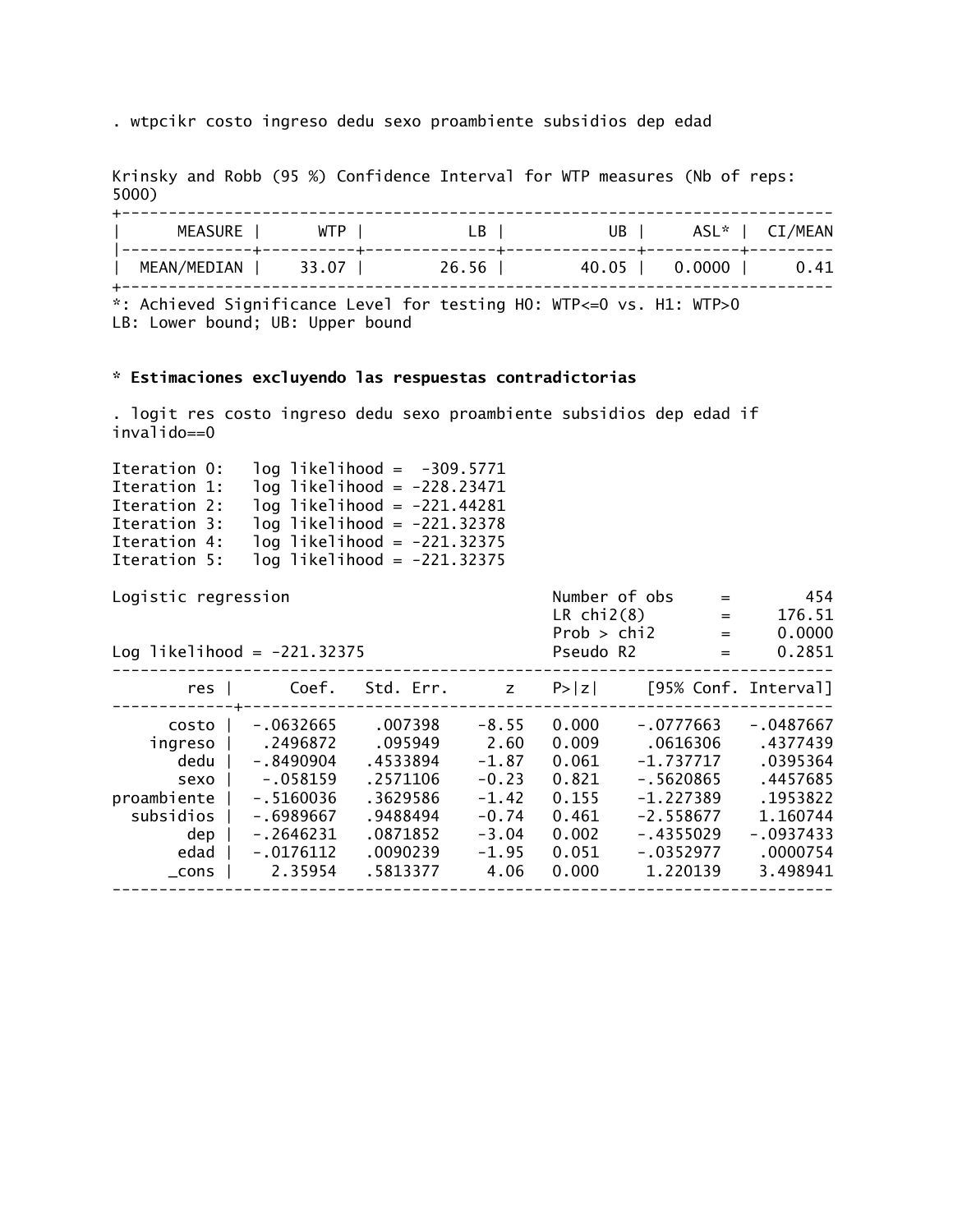. fitstat

Measures of Fit for logit of res

| Log-Lik Intercept Only:    | $-309.577$  | Log-Lik Full Model: | $-221.324$ |
|----------------------------|-------------|---------------------|------------|
| $D(445)$ :                 | 442.648     | $LR(8)$ :           | 176.507    |
|                            |             | $Prob > LR$ :       | 0.000      |
| McFadden's R2:             | 0.285       | McFadden's Adj R2:  | 0.256      |
| Maximum Likelihood R2:     | 0.322       | Cragg & Uhler's R2: | 0.433      |
| McKelvey and Zavoina's R2: | 0.569       | Efron's R2:         | 0.359      |
| Variance of y*:            | 7.636       | Variance of error:  | 3.290      |
| Count R2:                  | 0.762       | Adj Count R2:       | 0.440      |
| AIC:                       | 1.015       | $AIC^*n$ :          | 460.648    |
| BIC:                       | $-2279.906$ | $BIC$ :             | $-127.562$ |

. estat ic

Akaike's information criterion and Bayesian information criterion

| Model I |                              | Obs 11(null) 11(model) df<br>------------------------------------ | ATC                                                    | <b>BIC</b> |
|---------|------------------------------|-------------------------------------------------------------------|--------------------------------------------------------|------------|
|         | $\sim$ 1.0 $\sim$ 1.0 $\sim$ | 454 -309.5771 -221.3238                                           | 9 460.6475 497.7104                                    |            |
|         |                              |                                                                   | Note: N=Obs used in calculating BIC; see [R] BIC note. |            |

. estat class

Logistic model for res

| Classified | $True$ ---- | $\sim$ D  | Total      |
|------------|-------------|-----------|------------|
|            | 147<br>46   | 62<br>199 | 209<br>245 |
| Total      | 193         | 261       | 454        |

#### Classified + if predicted Pr(D) >= .5 True D defined as res != 0

| Sensitivity<br>Specificity<br>Positive predictive value<br>Negative predictive value                                        | $Pr(+  D)$<br>$Pr(- D)$<br>$Pr([D  +)$<br>$Pr(\sim D \mid -)$ | 76.17%<br>76.25%<br>70.33%<br>81.22% |
|-----------------------------------------------------------------------------------------------------------------------------|---------------------------------------------------------------|--------------------------------------|
| False + rate for true $\sim$ D<br>False - rate for true D<br>False + rate for classified +<br>False - rate for classified - | $Pr(+ D)$<br>$Pr(-  D)$<br>$Pr(\sim D \mid +)$<br>$Pr(D -)$   | 23.75%<br>23.83%<br>29.67%<br>18.78% |
| Correctly classified                                                                                                        |                                                               | 76.21%                               |
|                                                                                                                             |                                                               |                                      |